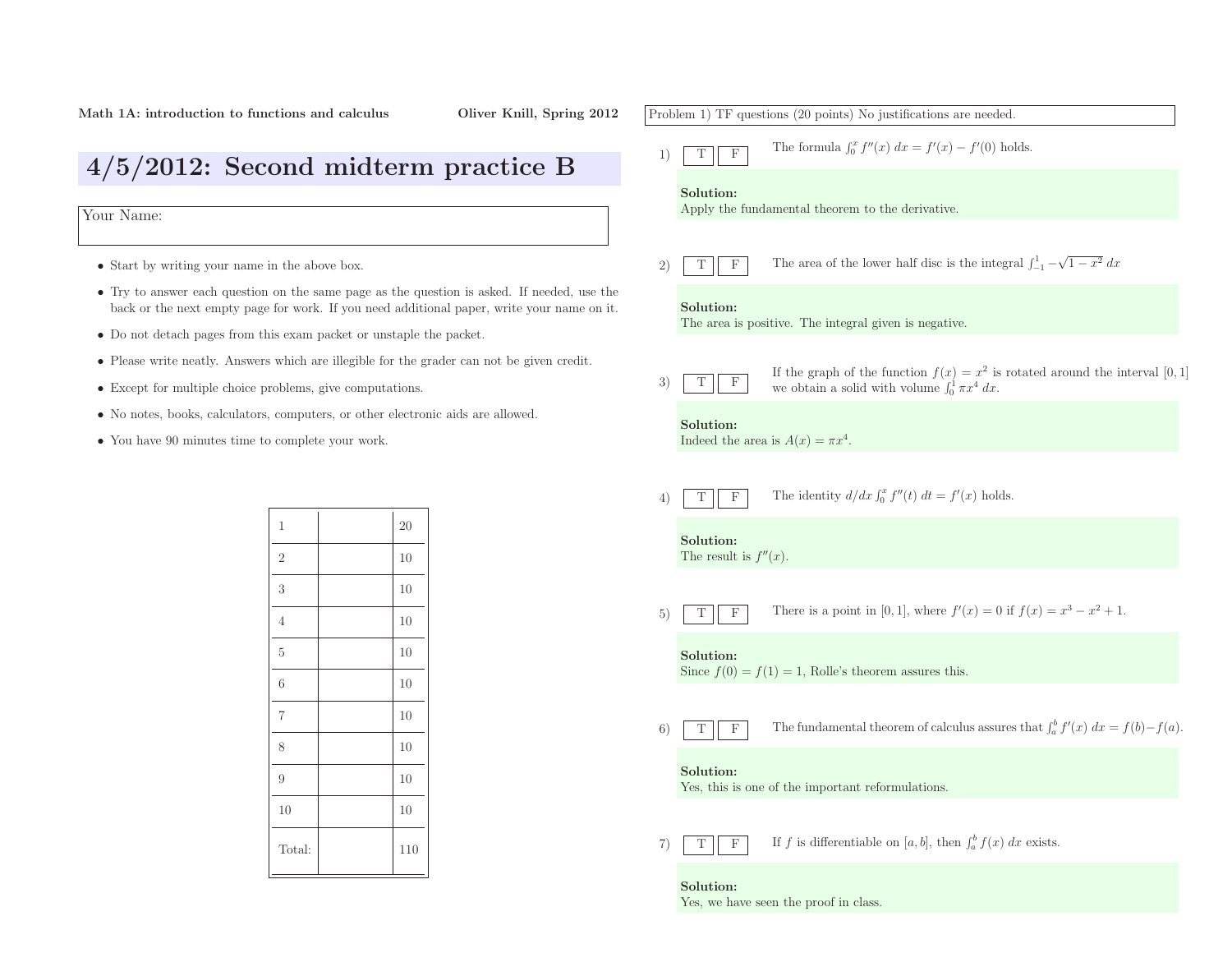

#### Solution:

Too good to be true. Just differentiate and you see that the derivative of  $\mathcal F$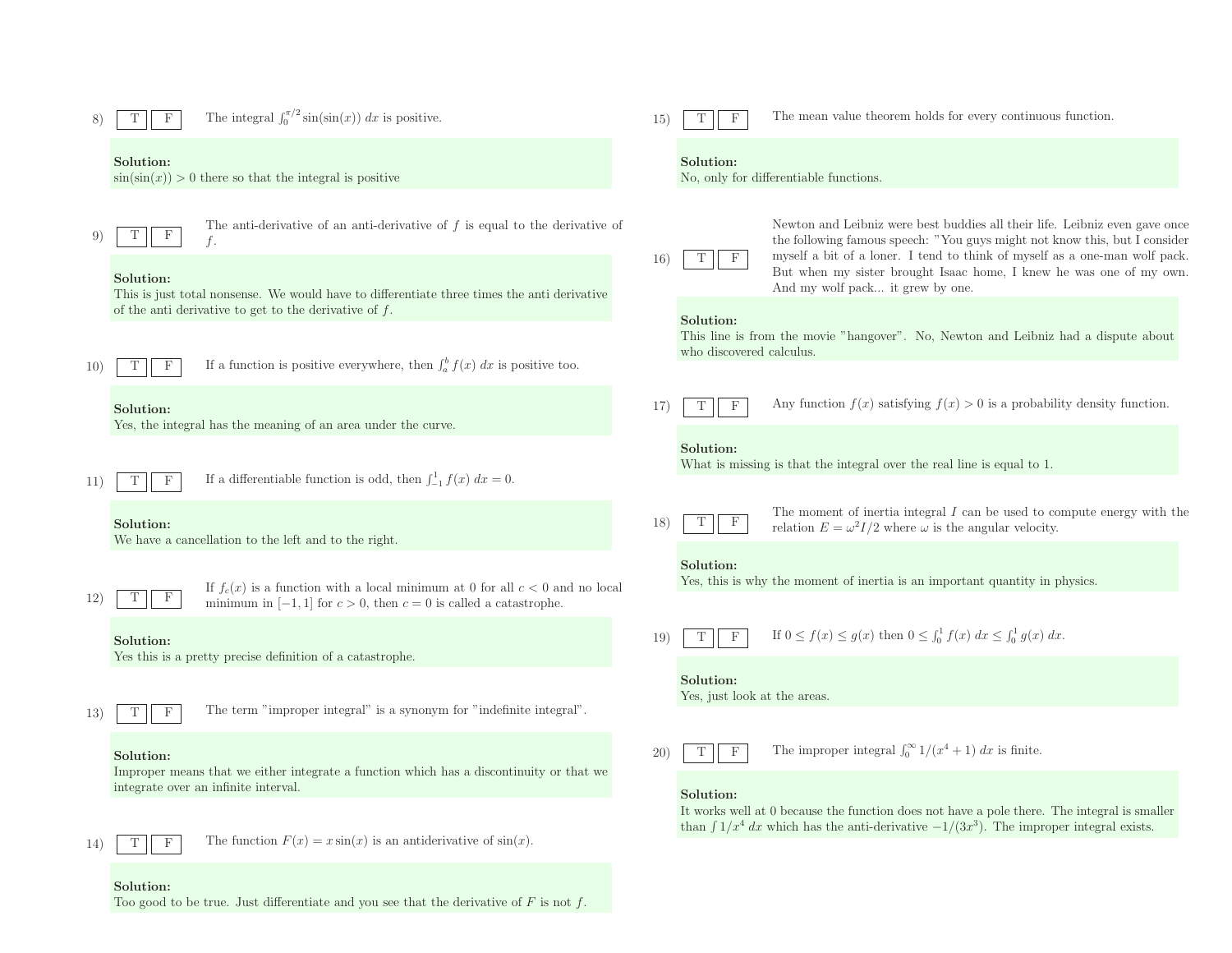| Problem 2) Matching problem (10 points) No justifications are needed. |  |
|-----------------------------------------------------------------------|--|
|-----------------------------------------------------------------------|--|

From the following functions there are two for which no elementary integral is found. Find them. You can find them by spotting the complement set of functions which you can integrate.

|            | Function   Antiderivative is not elementary   Function |            | Antiderivative is not elementary |
|------------|--------------------------------------------------------|------------|----------------------------------|
|            |                                                        | log(x)     |                                  |
| $\sin(3x)$ |                                                        | tan(3x)    |                                  |
| /x         |                                                        | arctan(3x) |                                  |

### Solution:

The  $1/\log(x)$  and  $e^{-x^2}$  have no elementary integral.

Problem 3) Matching problem (10 points) No justifications are needed.

Which of the following problems are related rates problems? Several answers can apply.

| Problem                                                             | Related rates? |
|---------------------------------------------------------------------|----------------|
| Find the volume of a sphere in relation to the radius.              |                |
| Relate the area under a curve with value of the curve.              |                |
| If $x^3 + y^3 = 5$ and $x' = 3$ at $x = 1$ , find y'.               |                |
| Find the rate of change of the function $f(x) = \sin(x)$ at $x = 1$ |                |
| Find r' for a sphere of volume V satisfying $d/dtV(r(t)) = 15$ .    |                |
| Find the inflection points of $f(x) = x^3 + 3x + 4$ .               |                |
| Find the global maxima of $f(x) = x^4 + x^3 - x$ .                  |                |

#### Solution:

The third and fifth are related rates problems.

Problem 4) Area computation (10 points)

a) (5 points) Find the area of the region enclosed by the curves  $3 - x^4$  and  $3x^2 - 1$ .

b) (5 points) Find the area of the region between  $1/x^6$  and  $1/x^5$  from  $x = 1$  to  $x = \infty$ .



### Solution:

a) The two curves intersect at  $x = -1$  and  $x = 1$  so that the area is

$$
\int_{-1}^{1} (3 - x^4) - (3x^2 - 1) \, dx = 3x - x^5/5 - x^3 + x \vert_{-1}^{1} = 28/5 \; .
$$

b) The graph of  $1/x^5$  is above  $1/x^6$ . We have



### Problem 5) Volume computation (10 points)

Jared eats some magic "Bertie Botts Every Flavor Beans" from <sup>a</sup> cup which is <sup>a</sup> rotationallysymmetric solid, for which the radius at position x is  $\sqrt{x}$  and  $0 \le x \le 4$ . Find the volume of Jared's candy cup.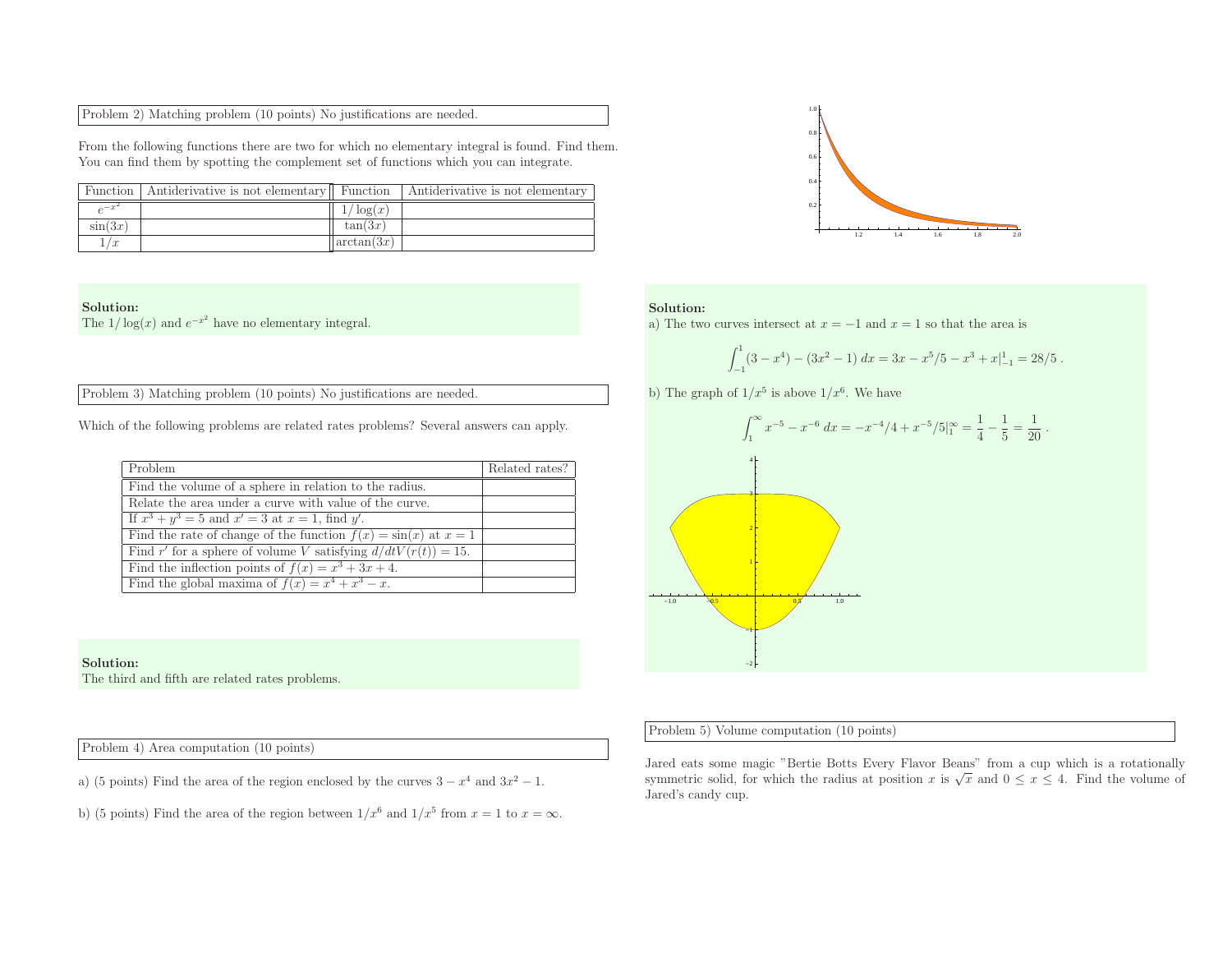

Problem 7) Anti derivatives (10 points)

Find the following anti-derivatives

a) (5 points)  $\int \sqrt{x^3} dx$ 

b) (5 points)  $\int 4/\sqrt{x^5} dx$ 

#### Solution:

a) The function is  $x^{3/2}$ . Integration gives  $x^{5/2}(2/5)$ . b) The function is  $4x^{-5/2}$ . Integration gives  $4x^{-3/2}(-2/3)$ .

Problem 8) Implicit differentiation (10 points)

The curve  $y^2 = x^3 + 2xy - x$  is an example of an **elliptic curve**. Find  $dy/dx$  at the point  $(-1, 0)$ without solving for y first.



#### Solution:

The area at height x is  $\sqrt{x^2}\pi = x\pi$  so that the volume is

$$
\int_0^4 x\pi \, dx = \pi x^2/2\vert_0^4 = 8\pi \; .
$$

Problem 6) Definite integrals (10 points)

Find the following definite integrals

a) (5 points)  $\int_1^2 x + \tan(x) + \sin(x) + \cos(x) + \log(x) dx$ .

b) (5 points)  $\int_1^3 (x+1)^3 dx$ 

### Solution:

Differentiate,  $2yy' = 3x^2 + 2y + 2xy' - 1$  and solve for  $y' = (3x^2 + 2y - 1)/(2y - 2x)$ . At the point  $(-1, 0)$  this is 1.

Problem 9) Applications (10 points)

The probability density of the exponential distribution is given by  $f(x) = (1/2)e^{-x/2}$ . The probability density of the exponential distribution is given by  $f(x) = (1/2)e^{-x/2}$ .<br>The probability to wait for for time x (hours) to get an idea for a good calculus exam problem is

## Solution:

a) The anti-derivative is  $x^2/2 - \log(\cos(x)) - \cos(x) + \sin(x) + (x \log(x) - x)$ . (The  $\log(x)$ ) integral is <sup>a</sup> bit out of line at this stage, but we have seen it at some point). b)  $(x+1)^4/4\vert_1^3 = (4^4 - 2^4)/4 = 60.$